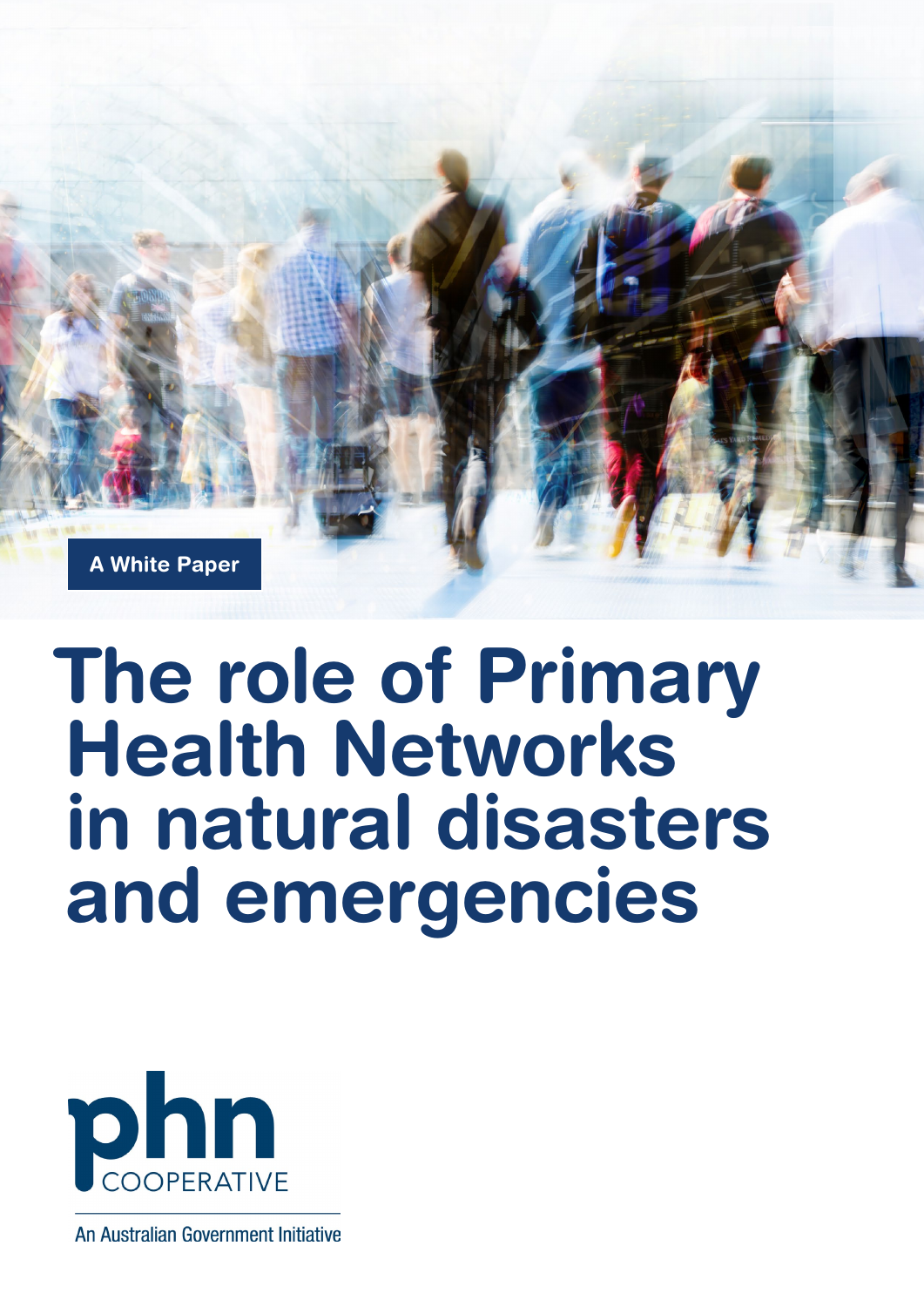## The role of Primary Health Networks in natural disasters and emergencies

The extraordinary circumstances of 2020 have highlighted the important role that should be held by primary care providers and Primary Health Networks (PHNs) during times of crisis. Primary health care is an important part of Australia's healthcare system but while there is much goodwill and commitment from primary care providers, they are not able to maximise existing capabilities for response, relief and recovery, without coordination, leadership and support.

Although Commonwealth and state agencies have the overall responsibility for on-the-ground disaster management, during natural disasters or health emergencies, PHNs offer the opportunity to coordinate a strong primary health care response that will deliver care where and when it is needed, reducing pressure on the acute sector and ensuring an organised and effective response. It is essential that disaster management is integrated and coordinated between all key stakeholders and the role of primary care and PHNs is recognised and supported by all levels of government (local, state/territory and Commonwealth). The following recommendations provide a platform for integrated emergency preparedness, response and recovery efforts in the future.

#### Recommendations

- 1. Authorised: PHNs must be authorised by national, and state and territory governments and recurrently funded to coordinate regional primary healthcare responses before, during and after natural disasters and emergencies, as part of the overall health emergency response.
- 2. Recognised: PHNs should be included as key agencies in national, state and regional health emergency preparedness and response plans with clear, formalised roles and responsibilities. Adequate PHN and primary care representation on relevant planning and preparedness committees is an essential component of disaster management.
- 3. Funded: The Australian Government must fund PHNs and primary healthcare providers to undertake regional emergency planning and preparedness work, including developing primary health preparedness and response plans, and related communication, training and trialling.
- 4. Resourced: The Australian Government must ensure that additional primary healthcare resources and arrangements are available to provide regional surge capacity if, when and where required—for example the funding provided to enable PHNs to manage the distribution of personal protective equipment (PPE) during the COVID-19 pandemic.
- 5. Prepared: Regional emergency plans for effective engagement of PHNs and primary healthcare providers must: be made in advance; include local communication pathways; build on lessons learned during 2020; and be incorporated into existing emergency management structures and protocols.

The Royal Commission into National Natural Disaster Arrangements Report released on 28 October 2020 recommended *"Australian, state and territory governments should develop arrangements that facilitate greater inclusion of primary healthcare providers in disaster management, including: representation on relevant disaster committees and plans and providing training, education and other supports"* Recommendation 15.2: Inclusion of primary care in disaster management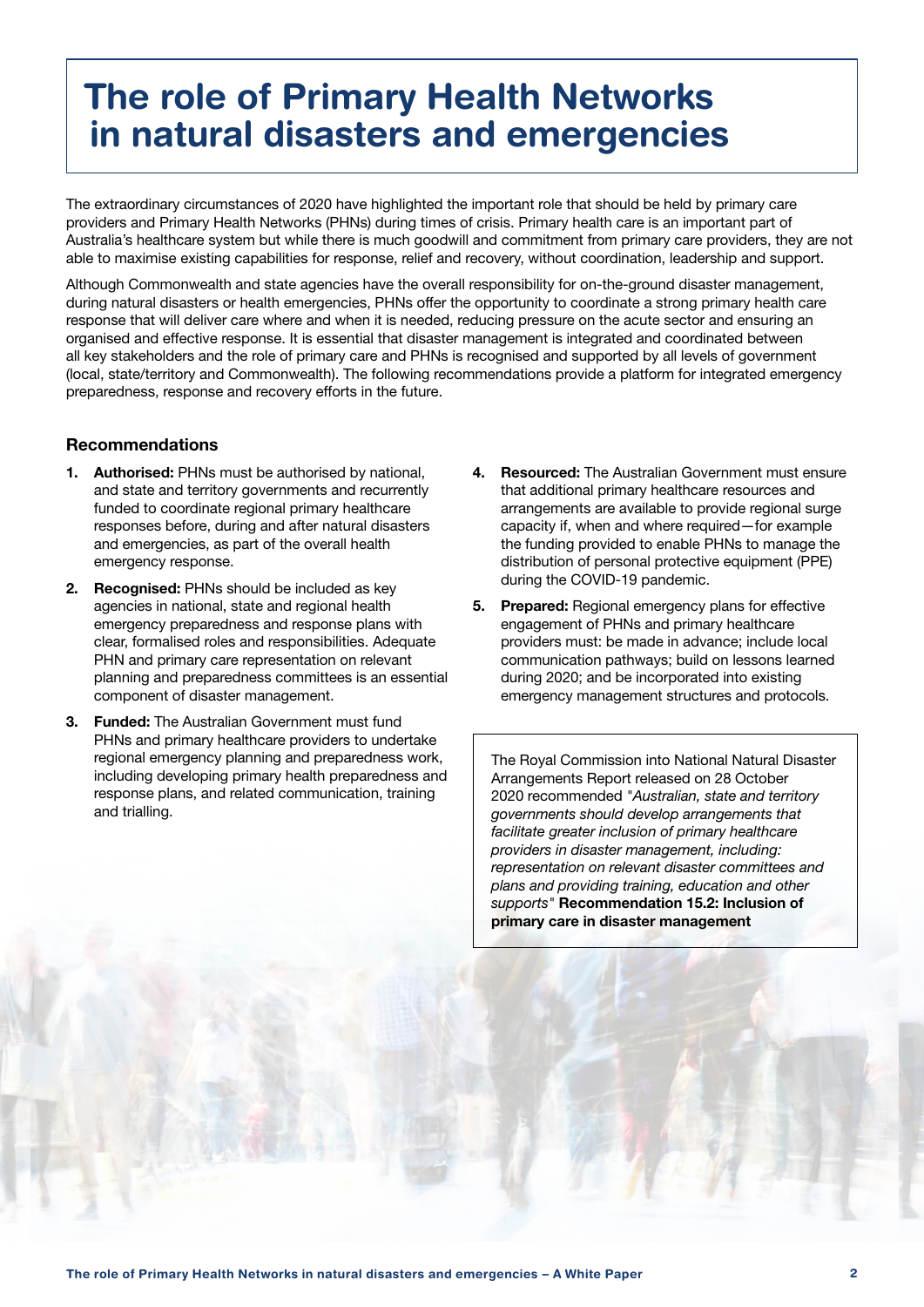### Problems with current primary health care emergency response arrangements

#### A high-performing system—in 'normal' times

Australia is fortunate in having a high-performing health system, based on the strengths of a mixed public–private model, a commitment to universal healthcare, and worldleading clinicians and researchers.

Our health system is at its strongest when all parts work together—namely primary healthcare (GPs, allied health and similar), secondary healthcare (specialists) and acute healthcare (predominantly hospitals).

General practices and other primary health services are critical to ensuring healthy and safe local communities but sub-optimal coordination and distribution of primary healthcare efforts can bring sub-optimal results and a wasting of resources—for example, presentations at busy hospitals for problems that could have been dealt with at the primary healthcare level.

#### The need for coordination of primary healthcare in times of emergency

'Heroic' individual efforts by people working above and beyond normal community expectations are of course admirable, but not ideal. Stand-alone, such efforts cannot be relied upon to be either consistent or sustainable.

The need for coordination of primary healthcare services is exacerbated during disasters such as bushfires, floods, cyclones and other major emergencies.

A case in point, the extraordinary scale of the 2019–20 bushfire disasters exposed significant vulnerabilities in provision of emergency as well as ongoing primary healthcare services in communities and regions across Australia.

Some communities had difficulty accessing any first aid or primary health services, including general practice, pharmacy and mental health care. For example, in one area the bushfires and smoke blocked the St John's Ambulance's access to the region (by road or air).

However, there was no backup plan to use local GPs to provide first aid in case the ambulance and helicopter could not get through.

GPs offering their services in fire-ravaged communities faced barriers with evacuation centre access, provider numbers, and other logistical difficulties.

In addition, decision pathways on the need for deployment of AUSMAT (Australian Medical Assistance Teams, usually deployed to international disasters) or Australian Defence Force medical teams, were unclear. The role of GPs and primary care was usually not included at all in disaster planning.

These difficulties have since been magnified by the threat and presence of COVID-19.

A leading example has been the significant weaknesses in the clinical care available and provided to people living in residential aged care—eventually leading to AUSMAT support being provided in several aged are facilities in Victoria.

The Newmarch House inquiry1 specifically included recommendations on how general practice should be engaged and better supported to provide care for aged care residents.

Further, for some major COVID-19 outbreak clusters, acute (hospital) care alone proved unable to cope with the care needs of the community.

In many instances local primary healthcare services may have provided quicker more effective care—but without the systematic inclusion of primary care in regional management responses and protocols, coordination was sub-optimal. Arrangements were devised 'on the run', and were reactive rather than pro-active.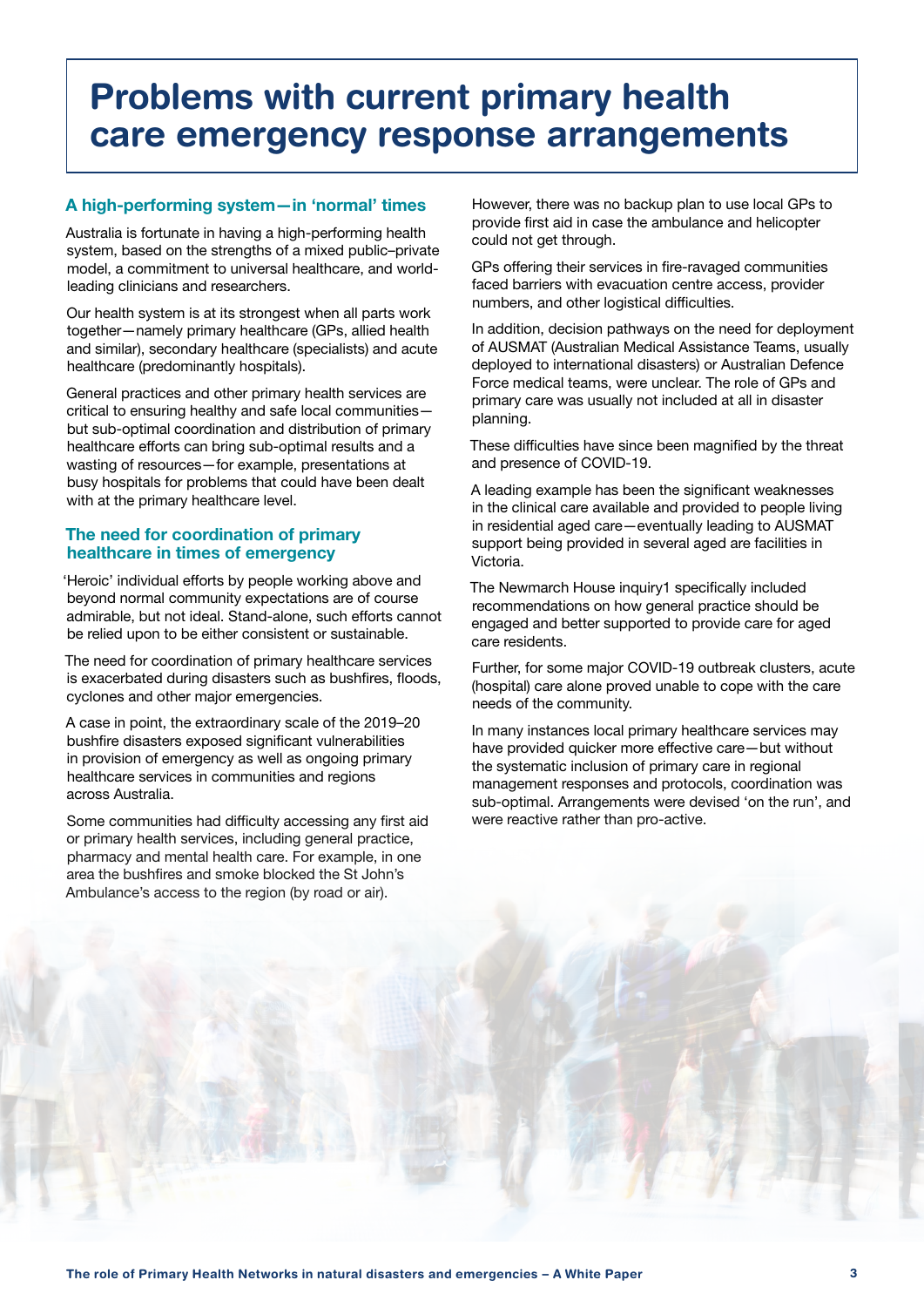## What needs to happen

#### Mobilise and coordinate a willing primary care workforce

The primary healthcare sector is the cornerstone of Australia's healthcare system, and equal to the hospital sector in terms of total annual health expenditure.

Primary care providers offer a ready-made workforce that can provide appropriate and timely care during an emergency. Ensuring people can access primary care providers to treat primary healthcare issues during disasters and emergencies reduces pressure on acute care services (hospitals), allowing them to focus on acute care needs.

Primary care providers have valuable knowledge of their local communities, and are willing to contribute.

However, for would-be patients, the path to primary care during emergency conditions is not as well-defined as the path to acute care, which can result in a potentially overwhelming and unnecessary burden on the latter sector. Inappropriate diversion to acute care leads to a waste of resources as well as a loss of the continuity of care that is so competently provided by GPs. In the long term this can lead to adverse patient outcomes.

If not well-coordinated during an emergency, primary healthcare risks becoming underutilised, with unnecessary gaps and overlaps.

This can be largely due to the need to make 'on the run' decisions about what is and what isn't primary care, and many other decisions about coordination and incorporation into the total health service mix.

#### Clear delineation and preparation

These problems can be alleviated through primary healthcare services having a clearly delineated role that is recognised by all levels of government and stakeholder planning bodies and being better prepared beforehand, with responses ready to be enacted within the total emergency response.

Within its own sphere, primary healthcare should function as a coordinated system built on existing capabilities, with clear chains of command and treatment pathways known beforehand by providers and the community.

For the above to occur, primary care needs to be recognised as an integral part of disaster planning and the emergency response and that all levels of disaster management must seek out and include primary care representatives in the planning process from the outset.

#### The Royal Commission into National Natural Disaster Arrangements Report released on 28 October 2020 made the following observations:

- The Australian, state and territory governments and health authorities should develop comprehensive strategies to prepare and adapt the health system to the increase in natural disaster risk (paragraph 15.30)
- Primary healthcare providers and PHNs can play an important role in supporting health responses during and following natural disasters. Primary healthcare providers and PHNs should be included in disaster planning processes at the local, state and territory and national levels, as appropriate" (paragraph 15.58)
- Australian, state and territory governments should encourage primary healthcare providers to undertake a formal role in disaster planning and response to natural disasters. This should include facilitating relevant training and education activities and arrangements to support primary healthcare providers who volunteer during natural disasters (paragraph 15.63)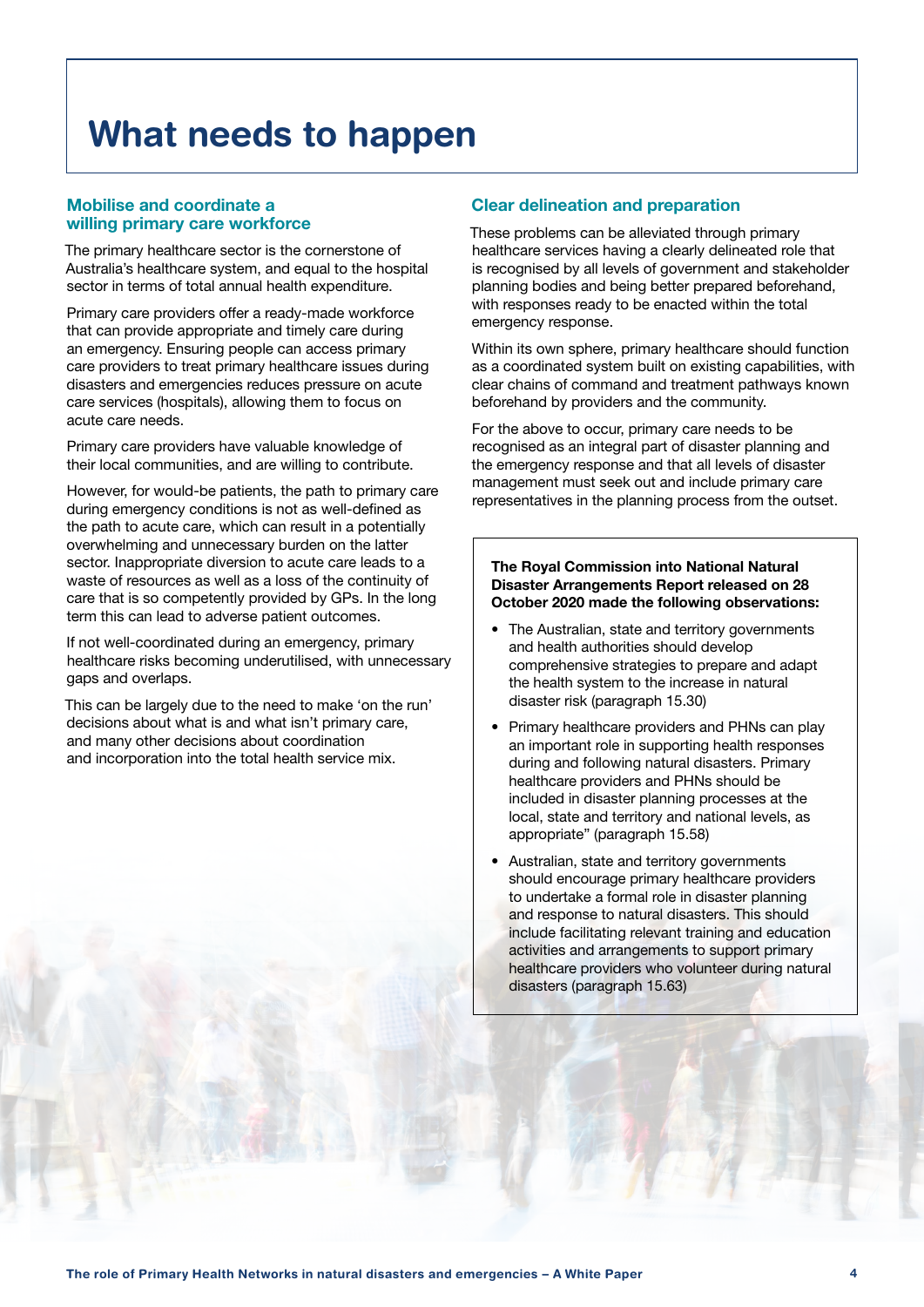### Why PHNs are well-placed to handle the coordination task

#### National network and mandated functions already established

There are 31 Commonwealth-funded Primary Health Networks already established, covering all of Australia.

They were established in 2015 by the Australian Government as part of the Government's commitment to delivering an efficient and effective primary healthcare system.

PHNs aim to increase the efficiency and effectiveness of medical services for patients, particularly those at risk of poor health outcomes, and improve coordination of care to ensure patients receive the right care in the right place at the right time.

Three key functions of PHNs in 2020 are to support general practice, commission or purchase locally needed services, and integrate local services and systems.

#### Local knowledge and coordination expertise already in place

Local knowledge and coordination expertise are essential aspects of an effective emergency response—and key strengths of PHNs.

Since establishment, PHNs have developed unique insights into their communities and healthcare provision at a local level. As part of their integration role, PHNs have developed expertise in working across systems and sectors.

As a result, PHNs can bring together and empower the primary healthcare sector to work alongside and in conjunction with the acute care sector, as well as community, social and emergency services.

PHNs also have expertise and experience in quickly identifying emerging needs and service gaps, and commissioning locally-appropriate services to cover those gaps.

### Ability to mobilise quickly

PHNs can mobilise and coordinate primary healthcare services quickly to provide the appropriate type of care that reduces the burden on local hospitals before, during and in the months after a disaster or emergency.

This can be achieved through PHN governance structures such as Clinical Councils and Community Advisory groups, and other well established relationships with general practices and other types of primary care.

#### Support of the Royal Commission into National Natural Disaster Arrangements

The Royal Commission into National Natural Disaster Arrangements<sup>2</sup> has backed the role of primary healthcare, PHNs and supporting emergency management training and registration arrangements in the following reports:

- Royal Commission into National Natural Disaster Arrangements - Draft Propositions<sup>2</sup> issued 31 August 2020. Draft Postpositions F4 and F4.1-4.7
- The Royal Commission into National Natural Disaster Arrangements Report<sup>3</sup> released on 28 October 2020. Chapter 15, *Primary healthcare providers and Primary Health Networks* paragraphs 15.48–15.63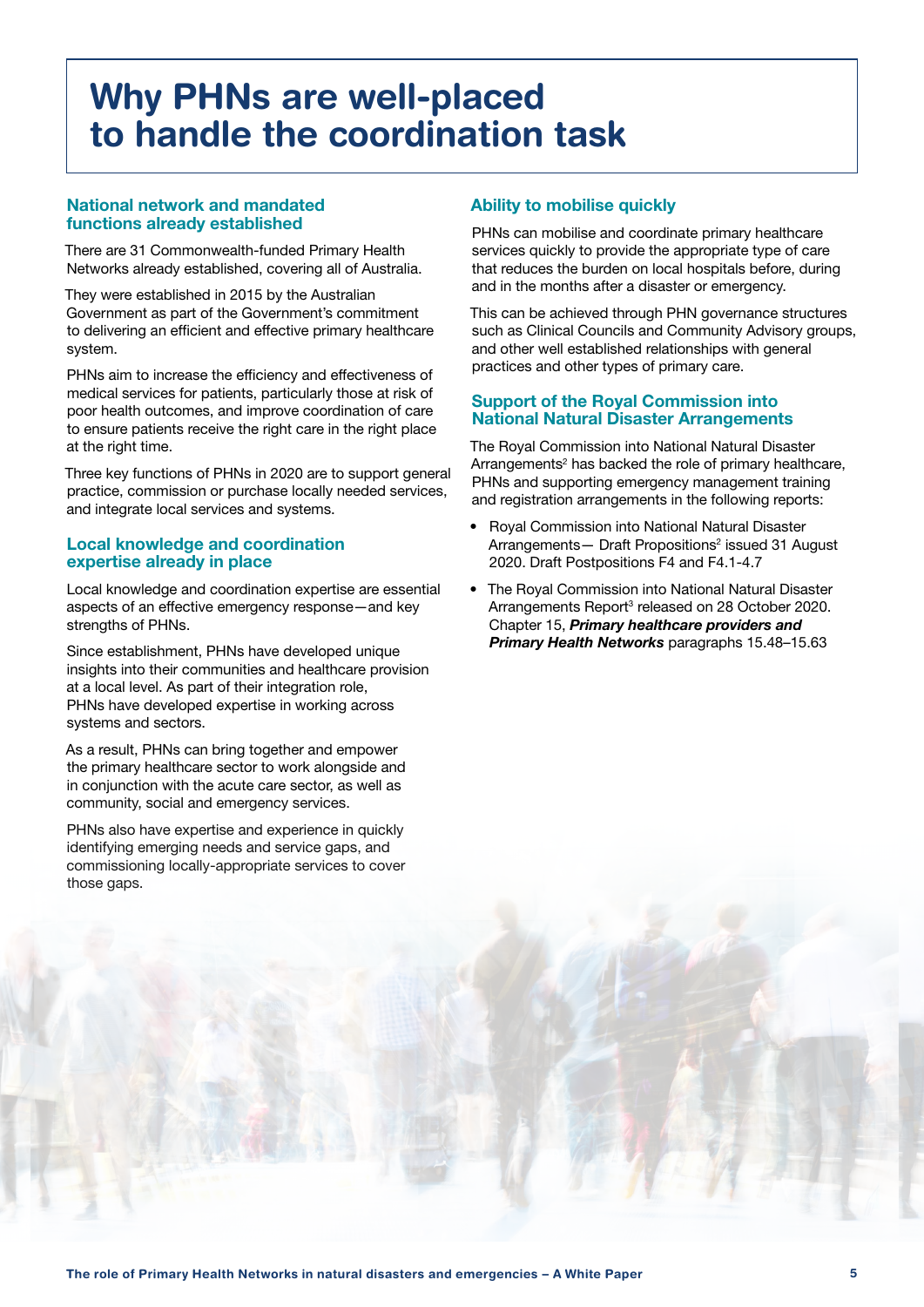### What would change if PHNs were involved?

#### Federal, state and regional emergency preparedness and response plans

PHN representatives would work with all levels of government (Commonwealth, state/territory, state government health districts and councils) to incorporate the role of primary care into federal, state and regional health emergency preparedness and response plans. This would clearly outline roles in both the preparedness and acute emergency response phase and clearly articulate chain of command for activation of resources.

Support from the Federal Government would enable general practices to be prepared in the event of future disasters. Local information and training sessions would be held for primary care providers likely to be involved in providing emergency/disaster-related services.

Preparedness and response plans would set out the role of PHNs themselves during and following an emergency, e.g. inclusion on emergency management executive committees and participation in emergency management operations meetings.

#### Coordination of and communication between primary healthcare services before during and after the emergency

Before, during and immediately after an emergency (during the recovery phase) PHNs would coordinate preparedness activities, communication, and mobilisation of services offered by primary care providers at the local level.

Identifying demand and ideal locations for additional primary healthcare services during an emergency, if required, would be triggered by the agreed lead following existing emergency command and control protocols at a regional or state/territory level. For example, during a natural disaster PHNs would coordinate mobilisation or establishment of the required primary healthcare services, as advised by local emergency operations controllers or equivalent, the Commonwealth Department of Health or other authorised body.

PHNs would coordinate two-way sharing of localised information, messages and intelligence between primary care providers and the broader health emergency response team. They would communicate service availability and needs, to address current or expected demand, supporting better overall 'whole of health system' organisation of services. For example, this has worked successfully when establishing GP-led Respiratory Clinics during the COVID-19 pandemic.

#### Go-to organisation on local primary healthcare

PHNs would act as first points of regional contact on primary healthcare coordination matters and service availability during emergencies, as part of the overall coordinated response.

PHNs would coordinate the contribution of expertise for development of strategies involving primary care (i.e. pandemic preparedness planning and responses for residential aged care facilities where GPs provide care to residents).

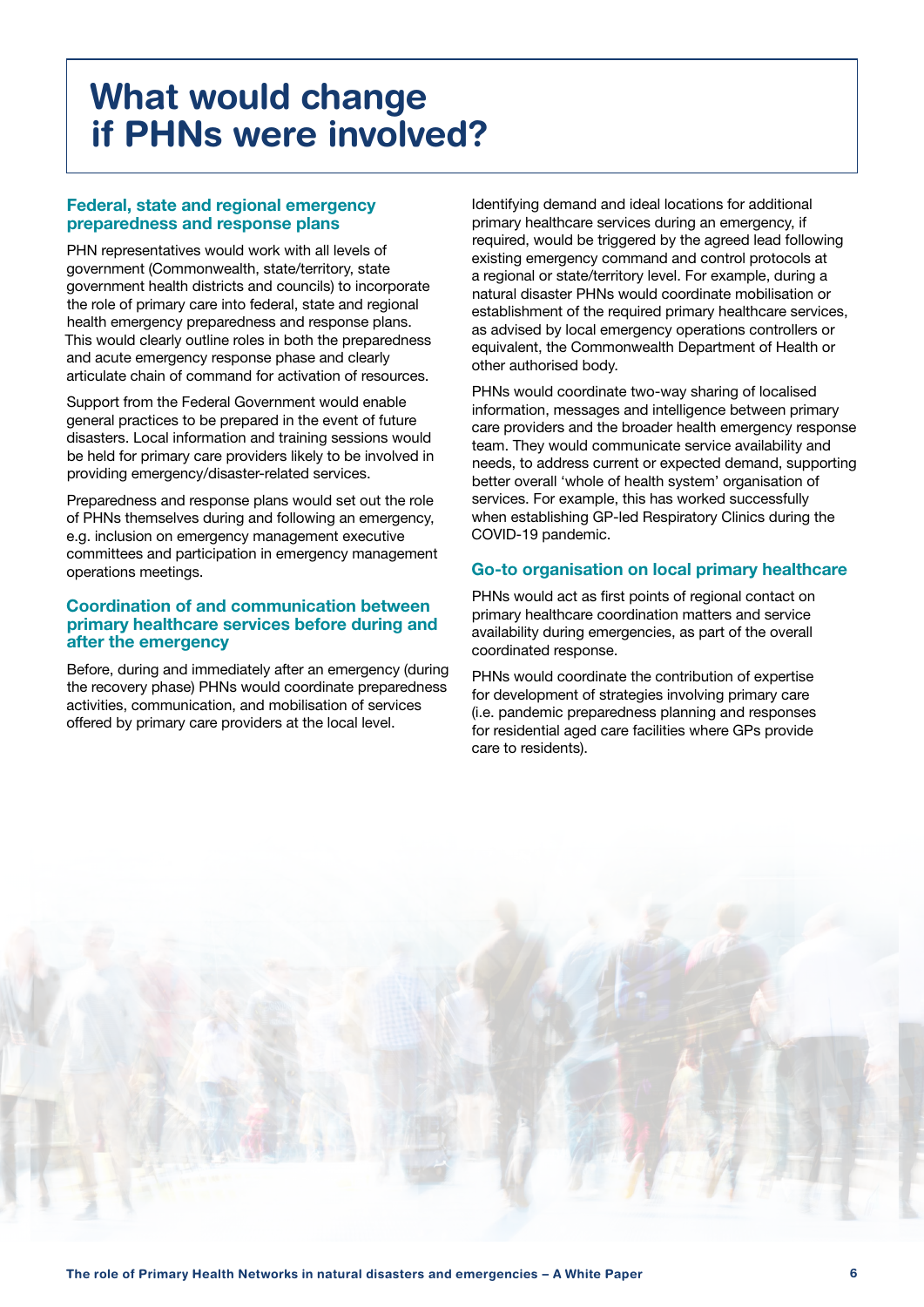### Examples of PHN capabilities in emergencies

Many PHNs have been pro-active in demonstrating their capabilities and what could be achieved for regional primary healthcare during an emergency or disaster, as seen in the following examples.

#### Incorporating primary care into regional health response

Nepean Blue Mountains PHN (NBMPHN) developed local arrangements to incorporate primary care into the regional health response to natural disasters. This was following the 2013 Blue Mountains Bushfires.

NBMPHN documented this approach to share with other PHNs. Its *Planning for disaster management guide for primary care providers and PHNs* can be found [here](http://www.nbmphn.com.au/getattachment/e6974a11-638d-41fe-ab2e-694b86758240/attachment.aspx).

The procedures and arrangements outlined in the document were 'tested' during the 2019–20 bushfires resulting in a much more coordinated and collaborative response compared to 2013. Ongoing participation in preparedness work with primary care providers and the LHD during times of no disaster supported the response role.

#### Care for people experiencing mild coronavirus symptoms during a COVID-19 outbreak

North Western Melbourne PHN worked together with cohealth, the Victorian Department of Health and Human Services, and the Royal Melbourne Hospital to implement a pilot program to care for people experiencing mild coronavirus symptoms during the Melbourne COVID-19 outbreak in August 2020.

The program was designed to reduce pressure on the health system as the state struggled with more than 7,500 active cases.

#### Rapid establishment of respiratory clinic in Emerald, Queensland

Central Queensland Wide Bay Sunshine Coast PHN supported the development of the first GP-led Respiratory Clinic in Australia, opening within 1 week of the Australian Government's announcement in March 2020 that it would fund 100 private practice respiratory clinics across the country. The clinic was established during a rapidly escalating and changing emergency situation.

Within a few months PHNs across the country had supported the establishment of over 140 GP-led respiratory clinics within their regions, demonstrating the agility of PHNs and their strong on-the-ground relationships with General Practitioners.

#### Rapid development of HealthPathways to support emergency pandemic management

Hunter New England PHN invested in rapid development of HealthPathways specifically for emergency pandemic management which supported the development of localised HealthPathways in other regions.

Three in every four GPs surveyed in the region named HealthPathways as the most valuable support provided to them in relation to the pandemic.

The PHN also procured and adapted an online Capacity Status Tracker, with which general practices, Aboriginal Medical Services and residential aged care facilities could update real-time information on their capacity status. This was particularly well-received by residential aged care providers.

#### Patient resource materials on COVID testing, in six languages

South Western Sydney PHN produced patient resources for use by General Practice, using simple text in six community languages, outlining testing options and other information.

These resources were linked to HealthPathways.

#### Facilitating allied health student support of childhood educators in the Kimberley

The Western Australia Primary Health Alliance (WAPHA) worked with the Marialin Kimberley Centre for Remote Health, which facilitates clinical placements for students from Australian universities, to support allied health students to use the HealthDirect telehealth system to interact with childhood educators in the Kimberley.

Students from Notre Dame University, University of Newcastle, University of Sydney and Monash University were able to provide a physiotherapist services to two early childhood centres in Broome during the coronavirus pandemic. The rollout of the HealthDirect video system in Western Australia was facilitated by WAPHA, as part of a national program to support primary care during COVID-19.

#### Western Alliance for Mental Health (WAMH)

Western Queensland Primary Health Network in collaboration with Royal Flying Doctor Services, North Queensland Primary Health Network and state government departments has commissioned low intensity mental health services located within communities with a primary focus on psychological support and services in the wake of the 2019 North, North West and Far North Qld monsoonal event (impacting 39 local council areas). The WAMH hosted a Flood Summit 2019 with key stakeholders nine months post the monsoonal event and developed an action plan for all stakeholders to refer to in relation to planning service responses. The unique position of PHNs provides the ability to respond quickly and commission service responses on the ground to meet the needs of both the general community and high risk population groups.